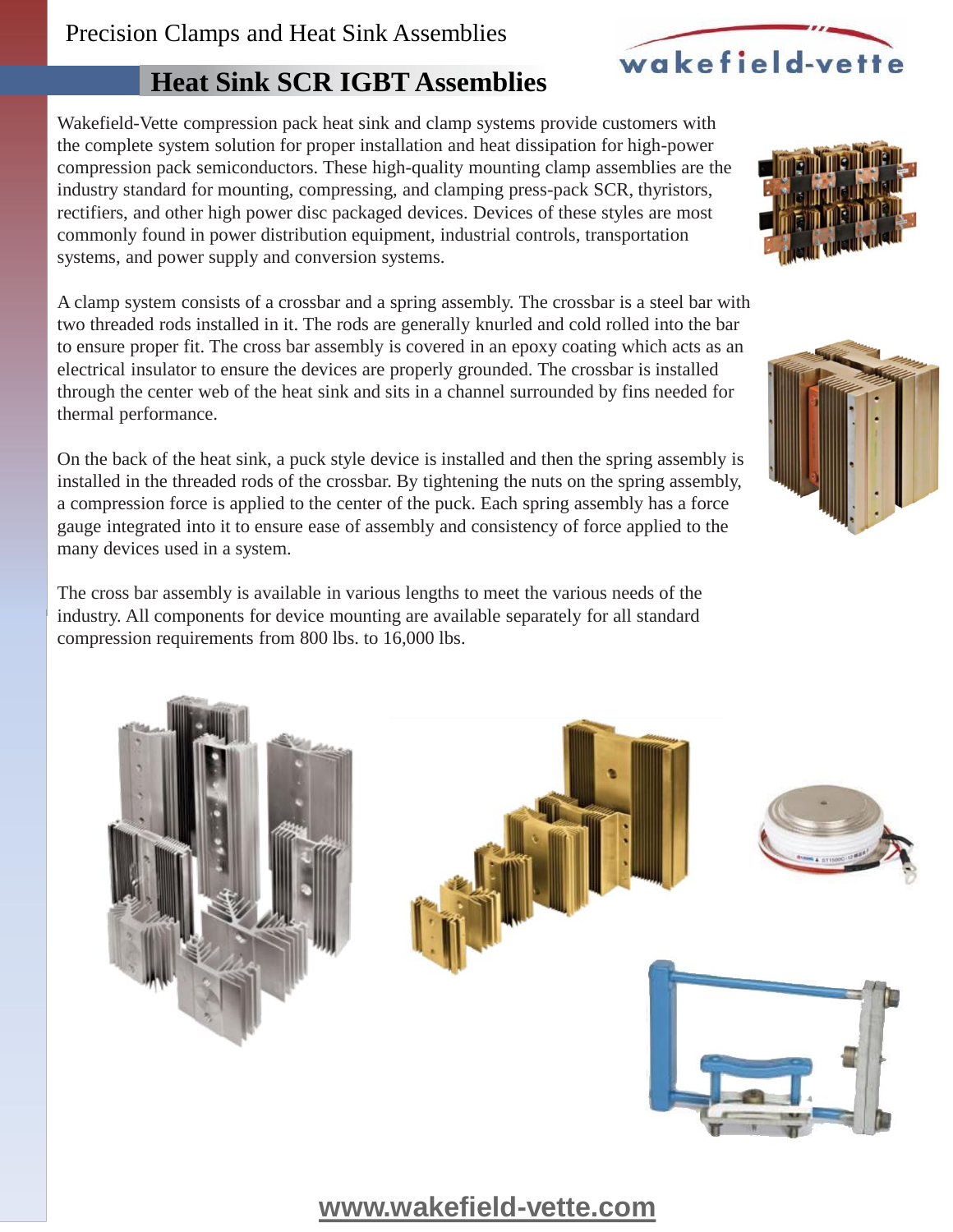**Dimensions: in. (mm)**



# **PRECISION COMPRESSION MOUNTING CLAMP SYSTEMS**



Wakefield-Vette Engineering compression pack heat sinks and clamp systems provide electrical and industrial equipment manufacturers with complete system solutions for proper installation and heat dissipation for high-power compression pack semiconductor. All components for device mounting and cooling are available separately for all standard compression requirements from 800 lbs (362.9 kg) to 16,000 lbs (7,257.5 kg) force in both natural and forced convection applications.

These high-quality mounting clamp assemblies are the worldwide standard for mounting, compression, and clamping press-pack SCR, thyristor, rectifier, and other high power disc packaged devices utilized in power distribution equipment, industrial controls, transportation systems, and power supply and conversion systems.

Clamp assemblies will accommodate devices with overall case diameters to 5.25 in. (133.4 mm) maximum. Vertical device mounting space available for assemblies is determined by selecting an appropriate series crossbar by length which, when a series spring assembly is selected (based on maximum clamping force required), will provide the necessary vertical clearance space. For the 130 and 139 Series, this determination is made by subtracting the chosen spring assembly "Z" dimension (refer to dimensional tables) from the crossbar assembly "X" dimension minimum and maximum values, to calculate the available device mounting space clearance for the particular assembly combination. Spring assembly "Z" dimension is the dimension measured from the spring assembly device mounting surface to the spring assembly top surface. Some series have fixed dimensions for alpha characters. All spring assemblies are designed with a force indicator gauge.

### **130 SERIES CROSSBAR 800 lb - 2,000 lb (362.8 kg - 907.2 kg)** Crossbar Device Mounting, Surface to Spring Assembly Top Surface Dimension

|           | "X" Dimension  |              |                |
|-----------|----------------|--------------|----------------|
| Model     | Min.           | Max.         | Weight         |
| No.       | $in.$ ( $mm$ ) | $in.$ (mm)   | lbs. (grams)   |
| $130 - A$ | 1.74(44.2)     | 2.12(53.8)   | 0.4(181.44)    |
| $130-B$   | 2.05(52.1)     | 2.43(61.7)   | 0.418(189.60)  |
| 130-C     | 2.36(59.9)     | 2.74(69.6)   | 0.427 (193.68) |
| 130-D     | 2.67(67.8)     | 3.05(77.5)   | 0.437(198.22)  |
| 130-E     | 2.98(75.7)     | 3.36(85.3)   | 0.447(202.76)  |
| $130-F$   | 3.29(83.6)     | 3.67(93.2)   | 0.461(209.11)  |
| 130-G     | 3.60(91.4)     | 3.98 (101.1) | 0.476(215.91)  |
| 130-H     | 3.91(99.3)     | 4.29 (109.0) | 0.486(220.45)  |
| $130 - 1$ | 4.22 (107.2)   | 4.60 (116.8) | 0.497(225.44)  |
| 130-K     | 4.53 (115.1)   | 4.91 (124.7) | 0.51(231.33)   |
| 130-1     | 4.34 (122.9)   | 5.22 (132.6) | 0.52(235.87)   |
| 130-M     | 5.15(130.8)    | 5.53 (140.5) | 0.534(242.22)  |
| 130-N     | 5.46 (138.7)   | 5.84 (147.3) | 0.544(246.75)  |
| 130-P     | 5.77 (146.6)   | 6.15(156.2)  | 0.559(253.56)  |

### **130 SERIES** COMPRESSION MOUNTING CLAMP ASSEMBLIES FOR SEMICONDUCTORS TO 2.25 IN. (57.2 MM) DIAMETER



**139 SERIES CROSSBAR** 

### **3,000 lb - 5,000 lb, (1,360.8 kg - 2,268.0 kg), Crossbar Device Mounting, Surface to Spring Assembly, Top Surface Dimension**

Order Crossbar and Spring Assembly in. (mm) separately by type number from table.



|              | 139-3 SERIES CROSSBAR - 3,000 LB (1,360.8) |                   | 139-5 SERIES CROSSBAR - 5,000 LB (2,268.0) |              |                                    |                   |                        |
|--------------|--------------------------------------------|-------------------|--------------------------------------------|--------------|------------------------------------|-------------------|------------------------|
| Model<br>No. | "X" Dimension<br>Min<br>in. $(mm)$         | Max<br>in. $(mm)$ | Weight<br>lbs. (grams)                     | Model<br>No. | "X" Dimension<br>Min<br>in. $(mm)$ | Max<br>in. $(mm)$ | Weight<br>lbs. (grams) |
| 139-3A       | 1.52(38.6)                                 | 1.89(48.0)        | 0.689(312.52)                              | 139-5A       | 1.52(38.6)                         | 1.89(48.0)        | 0.94(426.38)           |
| 139-3B       | 1.83 (46.5)                                | 2.21(56.1)        | 0.7(317.51)                                | 139-5B       | 1.83(46.5)                         | 2.21(56.1)        | 0.96(435.45)           |
| 139-3C       | 2.14(54.4)                                 | 2.52(64.0)        | 0.706 (320.24)                             | 139-5C       | 2.14(54.4)                         | 2.52(64.0)        | 0.98(444.52)           |
| 139-3D       | 2.45(62.2)                                 | 2.83(71.9)        | 0.721(327.04)                              | 139-5D       | 2.45(62.2)                         | 2.83(71.9)        | 1.01 (458.13)          |
| 139-3E       | 2.77 (70.4)                                | 3.14(79.8)        | 0.732(332.03)                              | 139-5E       | 2.77 (70.4)                        | 3.14(79.8)        | 1.02 (462.66)          |
| 139-3F       | 3.08(78.2)                                 | 3.45(87.6)        | 0.741(336.11)                              | 139-5F       | 3.08(78.2)                         | 3.45(87.6)        | 1.033 (468.56)         |
| 139-3G       | 3.39 (86.1)                                | 3.77(95.8)        | 0.762(345.64)                              | 139-5G       | 3.39 (86.1)                        | 3.77(95.8)        | 1.053 (477.63)         |
| 139-3H       | 3.70(94.0)                                 | 4.08 (103.6)      | 0.773(350.63)                              | 139-5H       | 3.70(94.0)                         | 4.08 (103.6)      | 1.074 (487.64)         |
| $130 - 31$   | 4.01 (101.9                                | 4.39(111.5)       | 0.784(355.62)                              | $139-51$     | 4.33 (101.9)                       | 4.39 (111.5)      | 1.064 (482.62)         |
| 139-3K       | 4.33 (110.0)                               | 4.70 (119.4)      | 0.79(358.34)                               | 139-5K       | 4.33 (110.0)                       | 4.70 (119.4)      | 1.075 (487.61)         |
| 139-31       | 4.64 (117.9)                               | 5.01(127.3)       | 0.793(359.70)                              | 139-51       | 4.64 (117.9)                       | 5.01(127.3)       | 1.088 (493.51)         |
| 139-3M       | 4.95 (125.7)                               | 5.33(135.4)       | 0.796(361.06)                              | 139-5M       | 4.95 (125.7)                       | 5.33 (135.4)      | 1.102 (499.86)         |
| 139-3N       | 5.26(133.6)                                | 5.64(143.3)       | 0.832(377.39)                              | 139-5N       | 5.26 (133.6)                       | 5.64 (143.3)      | 1.11 (503.49)          |
| 139-3P       | 5.57(141.5)                                | 5.95(151.1)       | 0.838(380.11)                              | 139-5P       | 5.57(141.5)                        | 5.95(151.1)       | 1.171 (531.16)         |

| 139 SERIES SPRING ASSEMBLY |           |                |                 |  |  |
|----------------------------|-----------|----------------|-----------------|--|--|
| Model                      | Number of | "Z" Dimension  | Maximum Force   |  |  |
| Number                     | Leaves    | $in.$ ( $mm$ ) | $lb.$ ( $kg$ )  |  |  |
| 139-1                      |           | 0.87(22.1)     | 3,000 (1,360.8) |  |  |
| 139-2                      |           | 1.25(31.8)     | 5,000 (2,268.0) |  |  |

| <b>CROSSBAR HEIGHT AND WIDTH</b> |                      |                    |  |  |  |
|----------------------------------|----------------------|--------------------|--|--|--|
| Series                           | Height "A" Reference | Width "B"          |  |  |  |
| Number                           | in. $(mm)$           | Reference in. (mm) |  |  |  |
| 139-3                            | 0.72(18.3)           | 0.95(24.1)         |  |  |  |
| 139-5                            | 1.02(25.9)           | 0.83(21.1)         |  |  |  |

 $``A"$ 

0.04 EPOXY

## **MECHANICAL DIMENSIONS Consumer Guide: Order Guide: Dimensions: Dimensions:** Order Crossbar and Spring Assembly in (mm)



# **130 SERIES**



| Max SCR DIA | Clamp Series                                                                     | Force Range                                                                                                                                                                                                          | <b>Extrusion Profile</b>                                                                                                   |
|-------------|----------------------------------------------------------------------------------|----------------------------------------------------------------------------------------------------------------------------------------------------------------------------------------------------------------------|----------------------------------------------------------------------------------------------------------------------------|
| 101.6 mm    | <b>ALL</b>                                                                       | 800 - 16000 LBS                                                                                                                                                                                                      | XX7151                                                                                                                     |
| 84 mm       | <b>ALL</b>                                                                       | 800 - 16000 LBS                                                                                                                                                                                                      | XX6351                                                                                                                     |
| 63 mm       | ALL<br>144<br>143<br>144<br>144<br>143<br>143<br>143<br>143                      | 800 - 16000 LBS<br>800 - 6000 LBS<br>800 - 6000 LBS<br>800 - 6000 LBS<br>800 - 6000 LBS<br>800 - 6000 LBS<br>800 - 6000 LBS<br>800 - 6000 LBS<br>800 - 6000 LBS                                                      | XX5735<br>XX5360<br>XX10239<br>016235<br>014442<br>XX3529<br>XX5730<br>014191<br>XX3849                                    |
| 50 mm       | 143<br>143<br>143<br>143<br>143<br>143<br>143<br>143<br>143<br>143<br>143<br>143 | 800 - 6000 LBS<br>800 - 6000 LBS<br>800 - 6000 LBS<br>800 - 6000 LBS<br>800 - 6000 LBS<br>800 - 6000 LBS<br>800 - 6000 LBS<br>800 - 6000 LBS<br>800 - 6000 LBS<br>800 - 6000 LBS<br>800 - 6000 LBS<br>800 - 6000 LBS | XX5733<br>XX3559-2<br>XX5736<br>XX3561-2<br>XX5732<br>XX5731<br>XX3560-2<br>013450<br>XX4554<br>XX5331<br>003537<br>XX5306 |
| 40 mm       | 143                                                                              | 800 - 6000 LBS                                                                                                                                                                                                       | 014779                                                                                                                     |

| <b>130 SERIES SPRING ASSEMBLY</b> |                  |                                |                         |                                         |
|-----------------------------------|------------------|--------------------------------|-------------------------|-----------------------------------------|
| Model<br>No.                      | No. of<br>Leaves | " $Z$ " Dim.<br>$in.$ ( $mm$ ) | Max Force<br>$lb.$ (kg) | Weight<br>$\mathsf{lbs.}(\mathsf{gms})$ |
| $130-1$                           |                  | 0.90(22.9)                     | 2,000 (907.2)           | 0.331(150.14)                           |
| $130-2$                           |                  | 0.50(12.7)                     | 800 (362.8)             | 0.19(86.18)                             |
| $130-3$                           | ς                | 0.61(15.5)                     | 1,200 (544.3)           | 0.219(99.34)                            |
| 130-4                             |                  | 0.72(18.3)                     | 1,600 (727.8)           | 0.333(151.05)                           |
| 130-5                             |                  | 0.83(21.1)                     | 2.000 (907.2)           | 0.408(185.07)                           |

1. Spring assemblies are stainless steel leaves with a force indicator gauge, except the lowest cost Type 130-1 spring assembly manufactured from automotive grade stainless steel.

**Order Guide: Dimensions: Order Crossbar and Spring Assembly in. (mm)** Order Crossbar and Spring Assembly separately by type number from table. Ib. (kg)

## *NOTES:*



## COMPRESSION MOUNTING CLAMP ASSEMBLIES FOR SEMICONDUCTORS TO 3.50 IN. (88.9 MM) DIAMETER

# COMPRESSION MOUNTING CLAMP ASSEMBLIES FOR SEMICONDUCTORS TO 2.25 IN. (57.2 MM) DIAMETER

| Clamp Assembly<br>Maximum Clamping Force<br>Series<br>Force Range                                      |                                                                                                                                                                                                                                                                                                                                                  | Maximum Diameter (Ref)<br>Power Disc Device                                                                                         | Crossbar Stud Centerline<br>to Centerline Dimension                                                                                                                 |
|--------------------------------------------------------------------------------------------------------|--------------------------------------------------------------------------------------------------------------------------------------------------------------------------------------------------------------------------------------------------------------------------------------------------------------------------------------------------|-------------------------------------------------------------------------------------------------------------------------------------|---------------------------------------------------------------------------------------------------------------------------------------------------------------------|
| 130 Series<br>139 Series<br>143 Series<br>144 Series<br>145 Series<br>146 Series<br>131/132/133 Series | 800 lbs (362.9 kg) - 2,000 lbs (907.2 kg)<br>3,000 lbs (1,360.8 kg) and 5,000 lbs (2,268.0 kg)<br>1,000 lbs (453.6 kg) - 6,000 lbs (2,721.6 kg)<br>1,000 lbs (453.6 kg) - 6,000 lbs (2,721.6 kg)<br>2,000 lbs (907.2 kg) - 10,000 lbs (4,535.9 kg)<br>8,000 lbs (3,628.8 kg) - 16,000 lbs (7,257.5 kg)<br>High-Performance Press Pack Heat Sinks | 2.25 in. (57.2 mm)<br>3.50 in. (88.9 mm)<br>3.50 in. (88.9 mm)<br>4.00 in. (101.6 mm)<br>4.50 in. (114.3 mm)<br>5.25 in. (133.4 mm) | 2.750 in. (69.9 mm) Ref<br>4.000 in. (101.6 mm) Ref<br>4.000 in. (101.6 mm) Ref<br>4.625 in. (117.5 mm) Ref<br>5.500 in. (139.7 mm) Ref<br>6.000 in. (152.4 mm) Ref |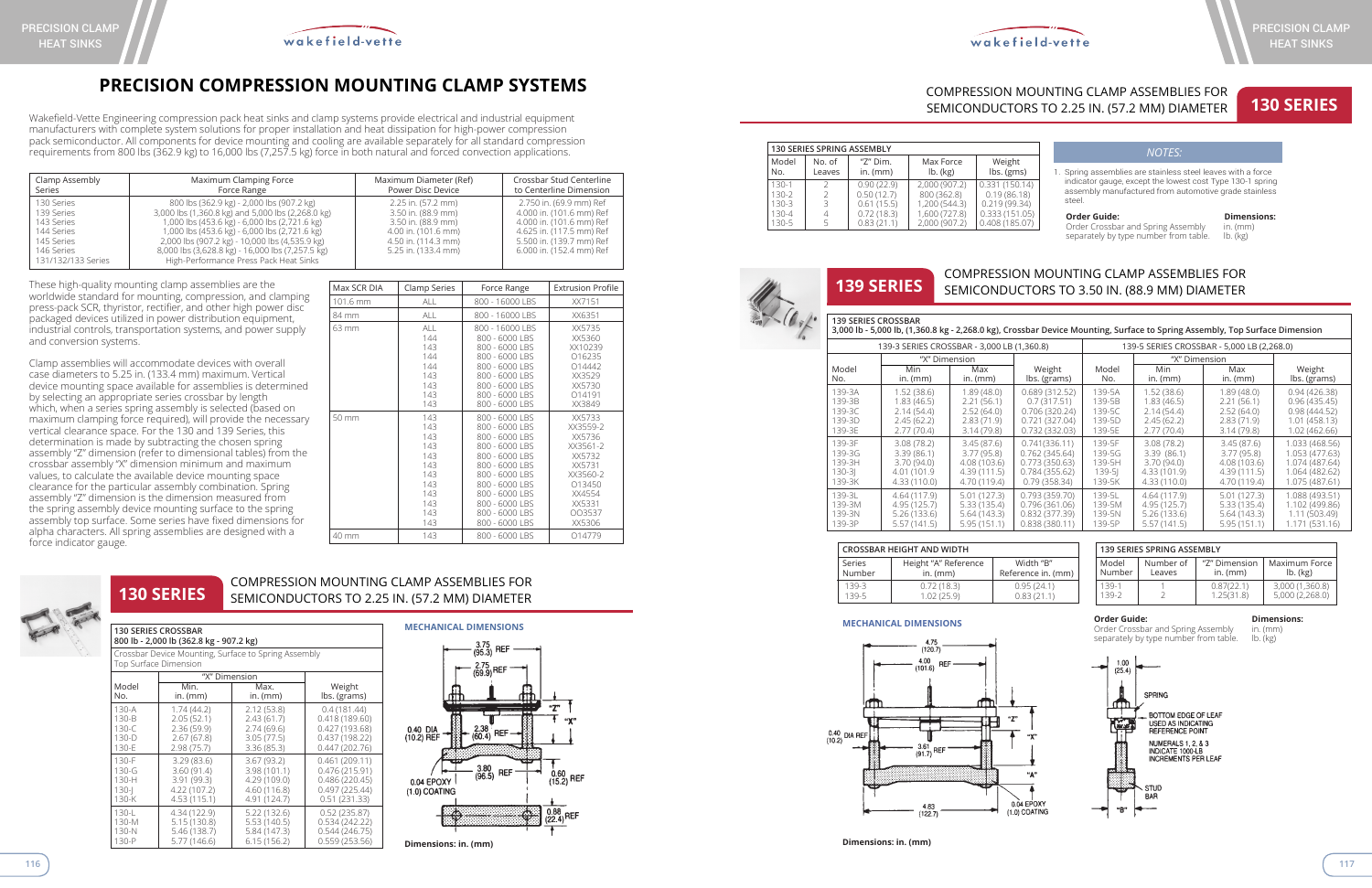# **PRECISION COMPRESSION MOUNTING CLAMP SYSTEMS**





**143 SERIES** COMPRESSION MOUNTING CLAMP ASSEMBLIES FOR SEMICONDUCTORS TO 3.50 IN. (88.9 MM) DIAMETER **144 SERIES** SEMICONDUCTORS TO 4.00 IN. (101.6 MM) DIAMETER

# COMPRESSION MOUNTING CLAMP ASSEMBLIES FOR

| <b>143 SERIES SPRING ASSEMBLY</b>      |  |                                 |                       |  |  |
|----------------------------------------|--|---------------------------------|-----------------------|--|--|
| Number of<br>Model<br>Number<br>Leaves |  | Max. Clamping<br>Force lb. (kg) | Weight<br>lb. (grams) |  |  |
| 143-2                                  |  | 6,000(2,721.6)                  | 0.813(368.77)         |  |  |

**Order Guide: Dimensions:** Order Crossbar and Spring Assembly in. (mm) Order Crossbar and Spring Assembly in. (mm) separately by type number from table.

> Order Crossbar and Spring Assembly in. (mm) separately by type number from table.

### **143 SERIES CROSSBAR 2,000 lb - 6,000 lb (907.2 kg - 2,721.6 kg)**

### **MECHANICAL DIMENSIONS**



**Dimensions: in. (mm)**

| Crossbar Device Mounting, Surface to Spring Assembly, Top Surface Dimension |                   |                   |                          |                        |  |  |  |
|-----------------------------------------------------------------------------|-------------------|-------------------|--------------------------|------------------------|--|--|--|
|                                                                             |                   | "X" Dimension     | Overall                  |                        |  |  |  |
| Model<br>No.                                                                | Min<br>$in.$ (mm) | Max<br>$in.$ (mm) | Height "H"<br>$in.$ (mm) | Weight<br>lbs. (grams) |  |  |  |
|                                                                             |                   |                   |                          |                        |  |  |  |
| $143-A$                                                                     | 1.30(33.0)        | 1.80(45.7)        | 4.68 (118.9)             | 1.100 (498.95)         |  |  |  |
| $143 - B$                                                                   | 1.86(45.7)        | 2.30(58.4)        | 5.18(131.6)              | 1.125 (510.29)         |  |  |  |
| 143-C                                                                       | 2.30(58.4)        | 2.80(71.1)        | 5.68 (144.3)             | 1.150 (521.63)         |  |  |  |
| $143-D$                                                                     | 2.80(71.1)        | 3.30(83.8)        | 6.18(157.0)              | 1.175 (532.97)         |  |  |  |
| 143-E                                                                       | 3.30(83.8)        | 3.80(96.5)        | 6.68(169.7)              | 1.200 (544.31)         |  |  |  |
| $143-F$                                                                     | 3.80(96.5)        | 4.30 (109.2)      | 7.18 (182.4)             | 1.225 (555.65)         |  |  |  |
| $143 - G$                                                                   | 4.30 (109.2)      | 4.80 (121.9)      | 1.68(195.1)              | 1.250 (566.99)         |  |  |  |
| $143-H$                                                                     | 4.80 (121.9)      | 5.30 (134.6)      | 8.18 (207.8)             | 1.275 (578.33)         |  |  |  |
| $143 -$                                                                     | 5.30 (134.6)      | 5.80 (147.3)      | 8.68 (220.5)             | 1.300 (589.67)         |  |  |  |
| $143-K$                                                                     | 5.80 (147.3)      | 6.30(160.0)       | 9.18(233.2)              | 1.325 (601.00)         |  |  |  |
| $143 - L$                                                                   | 6.30(160.0)       | 6.80(172.7)       | 9.68(245.9)              | 1.350 (612.35)         |  |  |  |
|                                                                             |                   |                   |                          |                        |  |  |  |

|                                                        | <b>144 SERIES SPRING ASSEMBLY</b> |                        |  |  |  |
|--------------------------------------------------------|-----------------------------------|------------------------|--|--|--|
| Model<br>Clamping Force Range<br>$lb.$ ( $kg$ )<br>No. |                                   | Weight<br>lbs. (grams) |  |  |  |
| 144-2                                                  | $1,000(453.6) - 6,000(2,721)$     | 1.772 (803.77)         |  |  |  |

**Order Guide: Dimensions:** Order Crossbar and Spring Assembly in. (mm) Order Crossbar and Spring Assembly in. (mm) separately by type number from table.





BOTTOM EDGE OF<br>LEAF USED AS<br>INDICATING<br>REFERENCE POINT. NUMERALS 0,2,4,6<br>ARE IN 1000-LB<br>INCREMENTS. ZERO SETTING FOR<br>BOTH LEGS OF<br>FORCE SCALE SHOULD BE AS

**Dimensions: in. (mm)**

MOUNTING<br>MOUNTING<br>SPACE ALLOWED

 $-$  5.58<br>(141.7) REF

 $\frac{1}{2}$ 

 $0.89$ <br>(22.6) REF

### **Order Guide: Dimensions:**

## **145 SERIES CROSSBAR**

**2,000 lb - 10,000 lb (907.2 kg - 4,535.9 kg)**

| <b>144 SERIES CROSSBAR</b><br>1,000 lb - 6,000 lb (453.6 kg - 2,721.6 kg)     |                                                                    |                                                                      |                                                                                        |  |
|-------------------------------------------------------------------------------|--------------------------------------------------------------------|----------------------------------------------------------------------|----------------------------------------------------------------------------------------|--|
| Crossbar Device Mounting, Surface to Spring Assembly<br>Top Surface Dimension |                                                                    |                                                                      |                                                                                        |  |
|                                                                               | "X" Dimension                                                      |                                                                      |                                                                                        |  |
| Model<br>No.                                                                  | Min<br>$in.$ ( $mm$ )                                              | Max<br>$in.$ ( $mm$ )                                                | Weight<br>lbs. (grams)                                                                 |  |
| $144 - A$<br>144-B<br>$144 - C$<br>$144-D$<br>144-F                           | 1.50(38.1)<br>2.00(50.8)<br>2.50(63.5)<br>3.00(76.2)<br>3.50(88.9) | 2.00(50.8)<br>2.50(63.5)<br>3.00(63.5)<br>3.50(88.9)<br>4.00 (101.6) | 1.231 (558.37)<br>1.262 (572.43)<br>1.285 (582.87)<br>1.310 (594.21)<br>1.352 (613.26) |  |

|           | Crossbar Device Mounting, Surface to Spring Assembly, Top Surface Dimension |                          |                |                 |
|-----------|-----------------------------------------------------------------------------|--------------------------|----------------|-----------------|
|           |                                                                             | "X" Dimension<br>Overall |                |                 |
| Model     | Min                                                                         | Max                      | Height "H"     | Weight          |
| No.       | $in.$ ( $mm$ )                                                              | in. $(mm)$               | $in.$ ( $mm$ ) | lbs. (grams)    |
| $145-A$   | 1.75(44.5)                                                                  | 2.50(63.5)               | 6.00(152.4)    | 3.845 (1744.06) |
| $145 - B$ | 2.50(63.5)                                                                  | 3.25(82.6)               | 6.75(171.5)    | 3.987 (1808.47) |
| $145 - C$ | 3.25(82.6)                                                                  | 4.00(101.6)              | 7.50 (190.5)   | 4.06 (1841.58)  |
| $145 - D$ | 4.00 (101.6)                                                                | 4.75 (120.7)             | 8.25(209.6)    | 4.187 (1899.19) |
| $145-F$   | 4.75 (120.7)                                                                | 5.50 (139.7)             | 9.00(228.6)    | 4.37 (1982.20)  |
| 145-F     | 5.50 (139.7)                                                                | 6.25(158.8)              | 9.75(247.7)    | 4.459 (2022.57) |

|              | <b>145 SERIES SPRING ASSEMBLY</b>      |                        |
|--------------|----------------------------------------|------------------------|
| Model<br>No. | Clamping Force Range<br>$lb.$ ( $kg$ ) | Weight<br>lbs. (grams) |
| 145-2        | $2,000(907.2) - 10,000(4,535.9)$       | 2.01 (911.72)          |





## COMPRESSION MOUNTING CLAMP ASSEMBLIES FOR SEMICONDUCTORS TO 4.50 IN. (114.3 MM) DIAMETER

 $-$  0.04 EPOXY<br>(1.0) COATING

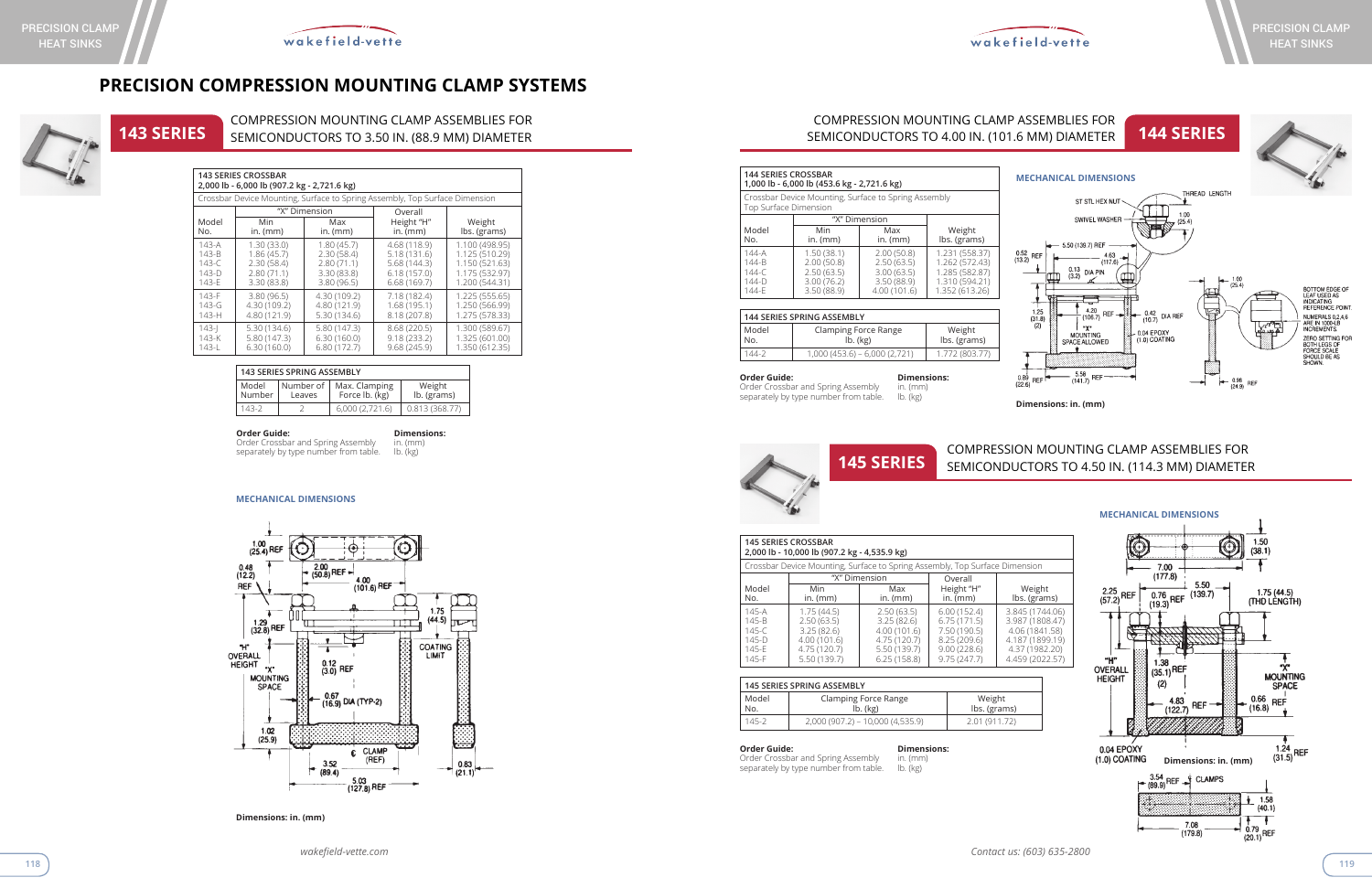**MULTIPLE ASSEMBLY CONFIGURATION** |註3 ||註 「缸」

 $\cdot c$ 

B



| ith         | A    | B    | $\subset$    | D     |
|-------------|------|------|--------------|-------|
|             |      |      | See Fig.132  |       |
| $2 - 4.5$   | 2.25 | 5.50 |              | 10.0  |
| $2 - 4.5$   | 2.25 | 5.50 | 5.50         | 15.5  |
|             |      |      | See Fig.133  |       |
|             |      |      | See Fig.133  |       |
| $3 - 4.5$   | 2.25 | 5.50 |              | 10.0  |
|             |      |      | See Fig.132  |       |
| $2 - 5 - 9$ | 2.50 | 6.00 | $-11.00$     |       |
|             |      |      | See Fig. 133 |       |
|             |      |      | See Fig. 133 |       |
| $3 - 5 - 9$ | 2.50 | 6.00 |              | 11.00 |
|             |      |      |              |       |

\*\* -9 indicates heat sinks drilled for 139 clamp.

# **132/133 SERIES HIGH-PERFORMANCE HEAT SINKS FOR COMPRESSION TYPE DEVICES**

|                                                                                                                                     |                                                                                                                                     |                                                                                                                                                                                        |                                                                                                                                                                                              |                                                                                                                                                                    |                                                                           | at Typical Load <sup>(2)</sup>                                                       | <b>Thermal Performance</b>                                                                      |
|-------------------------------------------------------------------------------------------------------------------------------------|-------------------------------------------------------------------------------------------------------------------------------------|----------------------------------------------------------------------------------------------------------------------------------------------------------------------------------------|----------------------------------------------------------------------------------------------------------------------------------------------------------------------------------------------|--------------------------------------------------------------------------------------------------------------------------------------------------------------------|---------------------------------------------------------------------------|--------------------------------------------------------------------------------------|-------------------------------------------------------------------------------------------------|
| Standard P/N<br><b>Black</b><br>Anodize <sup>(4, 5)</sup>                                                                           | Gold<br>Iridite                                                                                                                     | Width<br>in. $(mm)$                                                                                                                                                                    | Nominal Dimensions: <sup>(1)</sup><br>Length "A"<br>$in.$ (mm)                                                                                                                               | Height<br>in. $(mm)$                                                                                                                                               | Clamp<br>System<br>Series <sup>(5)</sup>                                  | Natural<br>Convection<br>$(^{\circ}$ C/W) $^{(3)}$                                   | Convection<br>$(^{\circ}$ C/W) $@$<br>500 LFM)                                                  |
| 132-4.5B<br>132-10B<br>132-15.5B<br>132-5-B9<br>132-11-B9<br>133-4.5B<br>133-7.5B<br>133-10B<br>133-5-B9<br>133-7.5-B9<br>133-11-B9 | 132-4.5G<br>132-10G<br>132-15.5G<br>132-5-G9<br>132-11-G9<br>133-4.5G<br>133-7.5G<br>133-10G<br>133-5-G9<br>133-7.5-G9<br>133-11-G9 | 5.000(127.0)<br>5.000 (127.0)<br>5.000 (127.0)<br>5.000 (127.0)<br>5.000 (127.0)<br>7.000 (139.2)<br>7.000 (139.2)<br>7.000 (139.2)<br>7.000 (139.2)<br>7.000 (139.2)<br>7.000 (139.2) | 4.500 (114.3)<br>10.000 (254.0)<br>15.500 (393.7)<br>5.000 (127.0)<br>11.000 (299.4)<br>4.500 (114.3)<br>7.500 (190.5)<br>10.000 (254.0)<br>5.000 (127.0)<br>7.500 (190.5)<br>11.000 (279.4) | 2.250(57.2)<br>2.250(57.2)<br>2.250(57.2)<br>2.250(57.2)<br>2.250(57.2)<br>3.125(79.4)<br>3.125(79.4)<br>3.125 (79.4)<br>3.125(79.4)<br>3.125(79.4)<br>3.125(79.4) | 130<br>130<br>130<br>139<br>139<br>130<br>130<br>130<br>139<br>139<br>139 | 0.61<br>0.38<br>0.28<br>0.61<br>0.37<br>0.37<br>0.28<br>0.26<br>0.37<br>0.28<br>0.24 | 0.170<br>0.130<br>0.100<br>0.170<br>0.120<br>0.110<br>0.085<br>0.082<br>0.110<br>0.085<br>0.076 |
|                                                                                                                                     | <b>Material:</b> Aluminum, Black Anodized<br><b>Finish:</b> $B = Black$ Anodized, $G = Gold$ Iridite                                |                                                                                                                                                                                        |                                                                                                                                                                                              |                                                                                                                                                                    |                                                                           |                                                                                      |                                                                                                 |

Order Crossbar and Spring Assembly in. (mm) separately by type number from table. Ib. (kg)

 $\frac{3.75}{(95.3)}$   $\longrightarrow$  $\overline{\bigcirc}$  $\begin{array}{c} 1.50 \\ (38.1) \end{array}$  $\circledcirc$ 1.75<br>(44.3)<br>(THD<br>LENGTH  $(152.4)$  $* \frac{3.00}{(76.2)}$ REF- $\frac{0.73}{(18.5)}$ REF  $\frac{1}{2}$  $\overline{r}$ <sup>'</sup>SPRINC  $^{2.38}_{(60.5)}$  REF  $(41.4)$  REF<br>(41.4)<br>(2) BOTTOM EDGE OF<br>LEAF USED AS<br>INDICATING<br>REFERENCE POINT. OVERALL  $\frac{1.00}{(25.4)}$  Ref. **HEIGHT**  $5.34$ <br>(136.7)  $\frac{0.66}{(16.8)}$  DIA REF "Y" **STUD BAR** 0.04 FPOXY  $\begin{array}{c} 0.79 \\ (20.1) \end{array}$  $(1.0)$  COATING  $\frac{3.79}{(96.3)}$  REF  $1.24$ <br>(31.5) REF  $\left| \begin{array}{c} 1.58 \\ -4.58 \end{array} \right|$  $7.58$  $(192.5)$  $\frac{1}{(4.1)}$  REF

- 1. Nominal dimensions for one heat sink of this type.
- 2. Thermal performance values shown are per pair of heat sinks.
- 3. Natural convection performance at 50°C heat sink rise above ambient.
- 4. Black anodize finish [1.875 in. (47.6 mm) diameter spot face. Device mounting surface area free of finish].
- 5. Predrilled heat sinks accept 130 and 139 Series clamp systems.

### *NOTES:*

# **132 & 133 SERIES**

**132 & 133 SERIES**



SINK<br>AON



**NATURAL AND FORCED CONVECTION CHARACTERISTICS**

AIR VELOCITY (LFM)

0 100 200 300 400 500 600 700 800 900 1000

 $\overline{300}$ 

 $\overline{200}$ 

POWER DISSIPATION PER PAIR OF SINKS (WATTS)

100

 $400$ 

부동

THERM<br>3 SINK

 $\frac{1}{500}$ 

**132 SERIES**

# **PRECISION COMPRESSION MOUNTING CLAMP SYSTEMS**



### **MECHANICAL DIMENSIONS**

 $(190.5)$ 

### **Dimensions: in. (mm)**

| <b>146 SERIES CROSSBAR</b><br>8,000 lb-16,000 lb (3,628.7 kg - 7,257.4 kg)    |                                                                                                    |                                                                                                     |                                                                                                             |                                                                                                                                   |  |  |
|-------------------------------------------------------------------------------|----------------------------------------------------------------------------------------------------|-----------------------------------------------------------------------------------------------------|-------------------------------------------------------------------------------------------------------------|-----------------------------------------------------------------------------------------------------------------------------------|--|--|
|                                                                               |                                                                                                    |                                                                                                     | Crossbar Device Mounting, Surface to Spring Assembly, Top Surface Dimension                                 |                                                                                                                                   |  |  |
|                                                                               |                                                                                                    | "X" Dimension                                                                                       | Overall                                                                                                     |                                                                                                                                   |  |  |
| Model<br>No.                                                                  | Min<br>$in.$ ( $mm$ )                                                                              | Max<br>$in.$ ( $mm$ )                                                                               | Height "H"<br>$in.$ (mm)                                                                                    | Weight<br>lbs. (grams)                                                                                                            |  |  |
| $146 - A$<br>$146 - B$<br>$146 - C$<br>$146 - D$<br>146-E<br>$146-F$<br>146-G | 1.54(39.1)<br>2.29(58.2)<br>3.04(77.2)<br>3.79(96.3)<br>4.54 (115.3)<br>5.29(134.4)<br>6.04(153.4) | 2.29(58.2)<br>3.04(77.2)<br>3.79(96.3)<br>4.54 (115.3)<br>5.29(134.4)<br>6.04(153.4)<br>6.79(172.5) | 5.92 (150.4)<br>6.67(169.4)<br>7.42 (188.5)<br>8.17 (207.5)<br>8.92 (226.6)<br>9.67(245.6)<br>10.42 (264.7) | 3.813 (1729.55)<br>3.938 (1786.25)<br>4.063 (1842.95)<br>4.188 (1899.64)<br>4.313 (1956.34)<br>4.438 (2013.04)<br>4.563 (2069.74) |  |  |

| 146 SERIES SPRING ASSEMBLY                |                     |                                        |                              |  |
|-------------------------------------------|---------------------|----------------------------------------|------------------------------|--|
| Model<br>Number                           | Number of<br>Leaves | Clamping Force Range<br>$lb.$ ( $kg$ ) | Maximum Force<br>lb. (grams) |  |
| 146-2                                     |                     | 8,000 (3,628.7) - 16,000 (7,257.5)     | 2,688 (1,219.26)             |  |
| <b>Order Guide:</b><br><b>Dimensions:</b> |                     |                                        |                              |  |

### **146 SERIES** COMPRESSION MOUNTING CLAMP ASSEMBLIES FOR SEMICONDUCTORS TO 5.25 IN. (133.5 MM) DIAMETER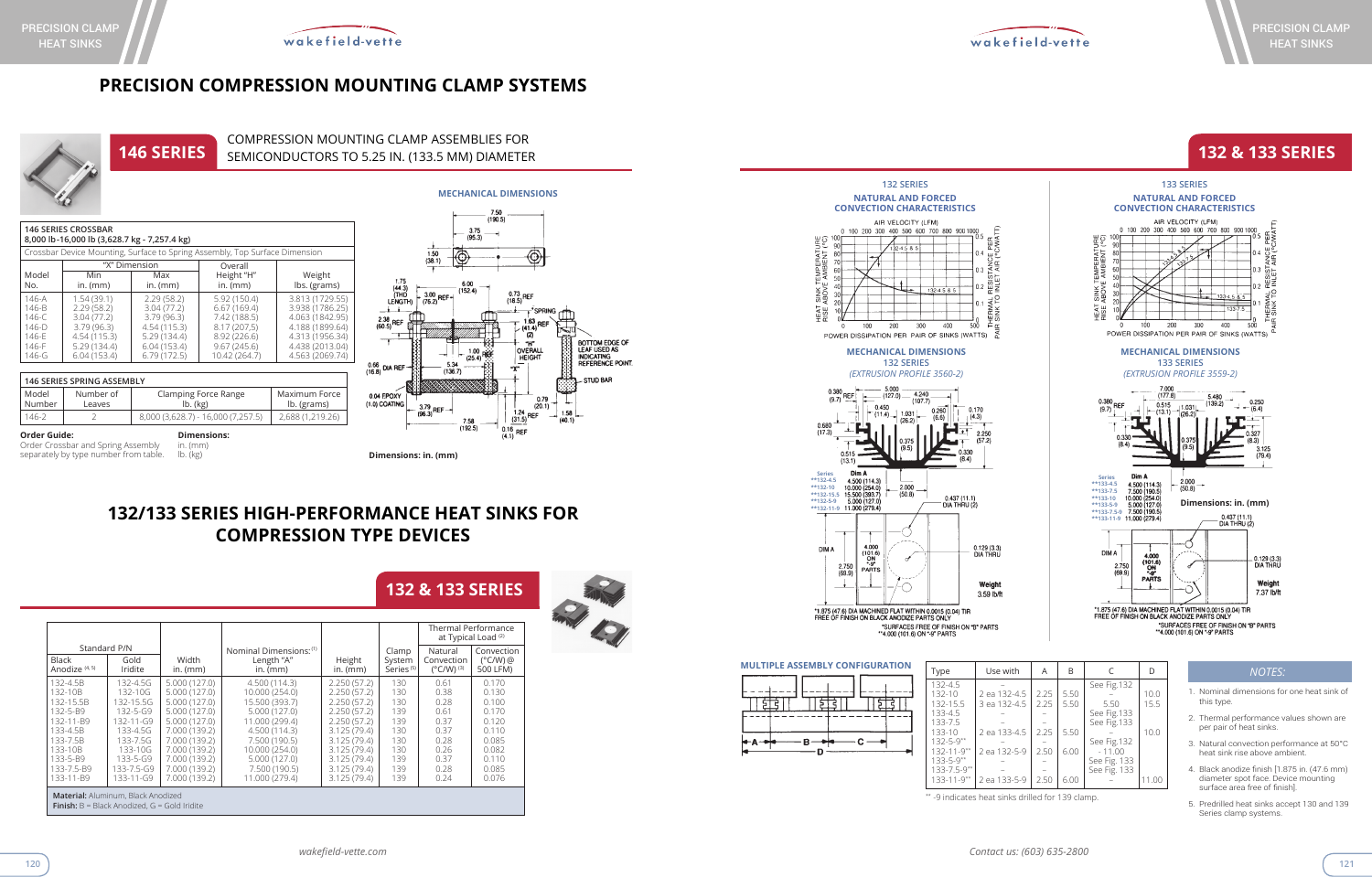# wakefield-vette

# **Clamp Assembly Procedure**

All illustrations assume the following parts: 143 series crossbar, 143-2 spring leaf assembly and one or two 132-5-B9 heat sinks, compression SCR (not a Wakefield product), EJC No. 2 thermal joint compound (not a Wakefield product). Wakefield recommends using two heat sinks, one on each side of the SCR.

When received, the top edges of the force indicator should be in line with bottom edge of the spring leaf as shown below. This is the zero position. If this is not the case, move it to zero with your hands or a pair of pliers.



If using one heat sink only: The roll pin will need to be adjusted to fit into the blind hole of the SCR. Check the depth of the blind hole and allow a clearance of at least 0.025 in (0.65 mm). Care will be needed to ensure that the upper retaining washer is held against the top leaf spring.



**[www.wakefield-vette.com](http://www.wakefield-vette.com)**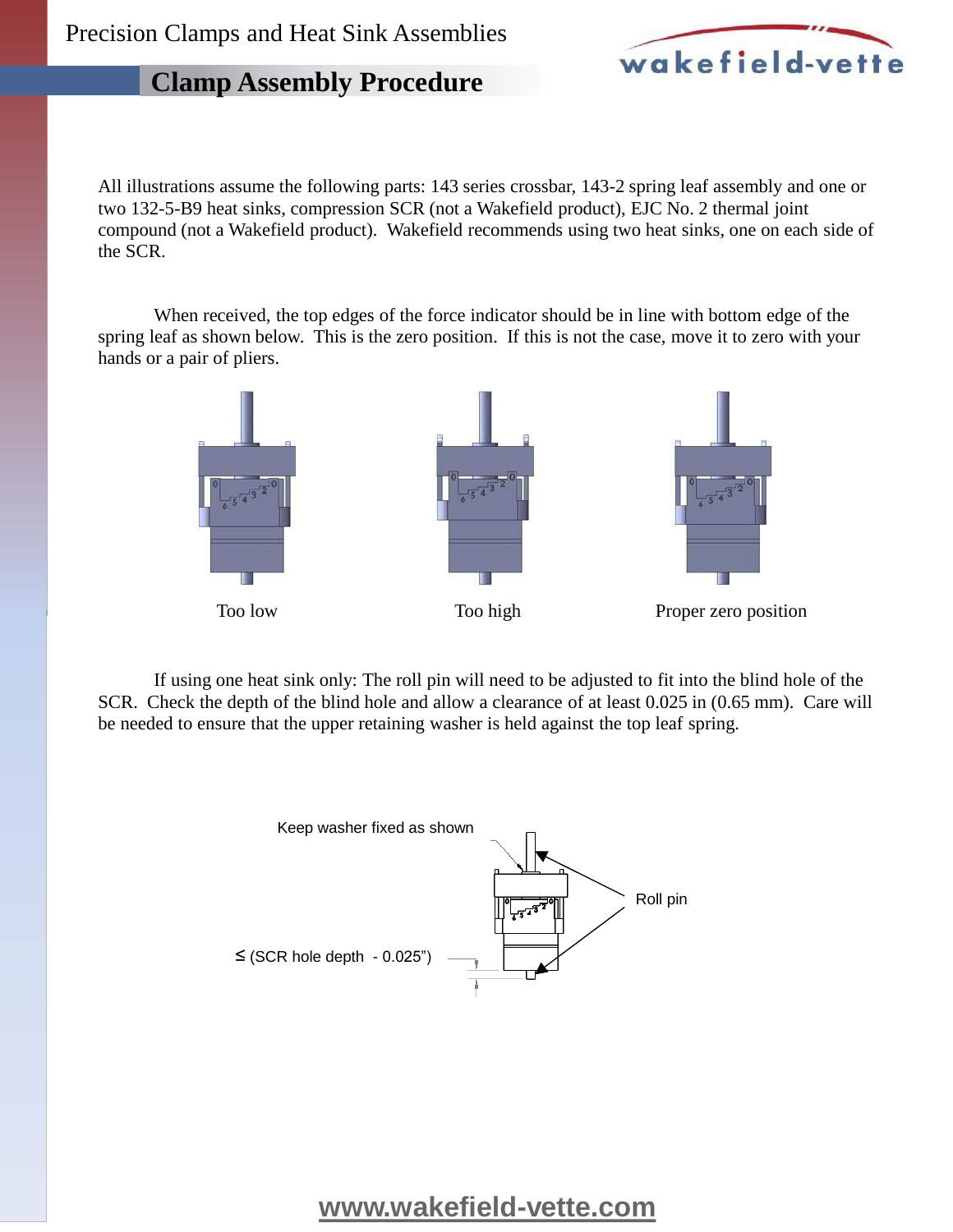

# **Clamp Assembly Procedure**

If using two heat sinks on both sides of the component: place the heat sink on a flat surface and put the leaf spring assembly between the fins on center with the roll pin into the hole. With a hammer drive the pin into the hole and through the heat sink, so that the pin comes through the other side and protrudes 0.050 in (1.3 mm). This is helpful in indexing the SCR to keep it concentric to the forces applied when the nuts are tightened. This also holds the spring leaf assembly in place.



Apply a non-silicone based thermal compound to the spotface of the heat sink without the spring leaf assembly/roll pin. It is recommended that Electrical Joint Compound No. 2 (EJC #2) be used, as it contains a fluoride compound that removes the surface oxides on both the heat sink surface and the pole face of the SCR. Do not use Wakefield Type 120 compound, as it will cause a hot spot at this joint. There are many methods for applying the proper thickness of grease with full coverage and without excessive squeeze-out; this should be done by trial and error, removing the SCR and checking the amount of coverage.

Electrical Joint Compound No. 2 (EJC #2) is supplied by:

ACA Conductor Accessories [www.acasolutions.com](http://www.acasolutions.com) (800) 866-7385



Apply thermal joint compound to hatched area

# **[www.wakefield-vette.com](http://www.wakefield-vette.com)**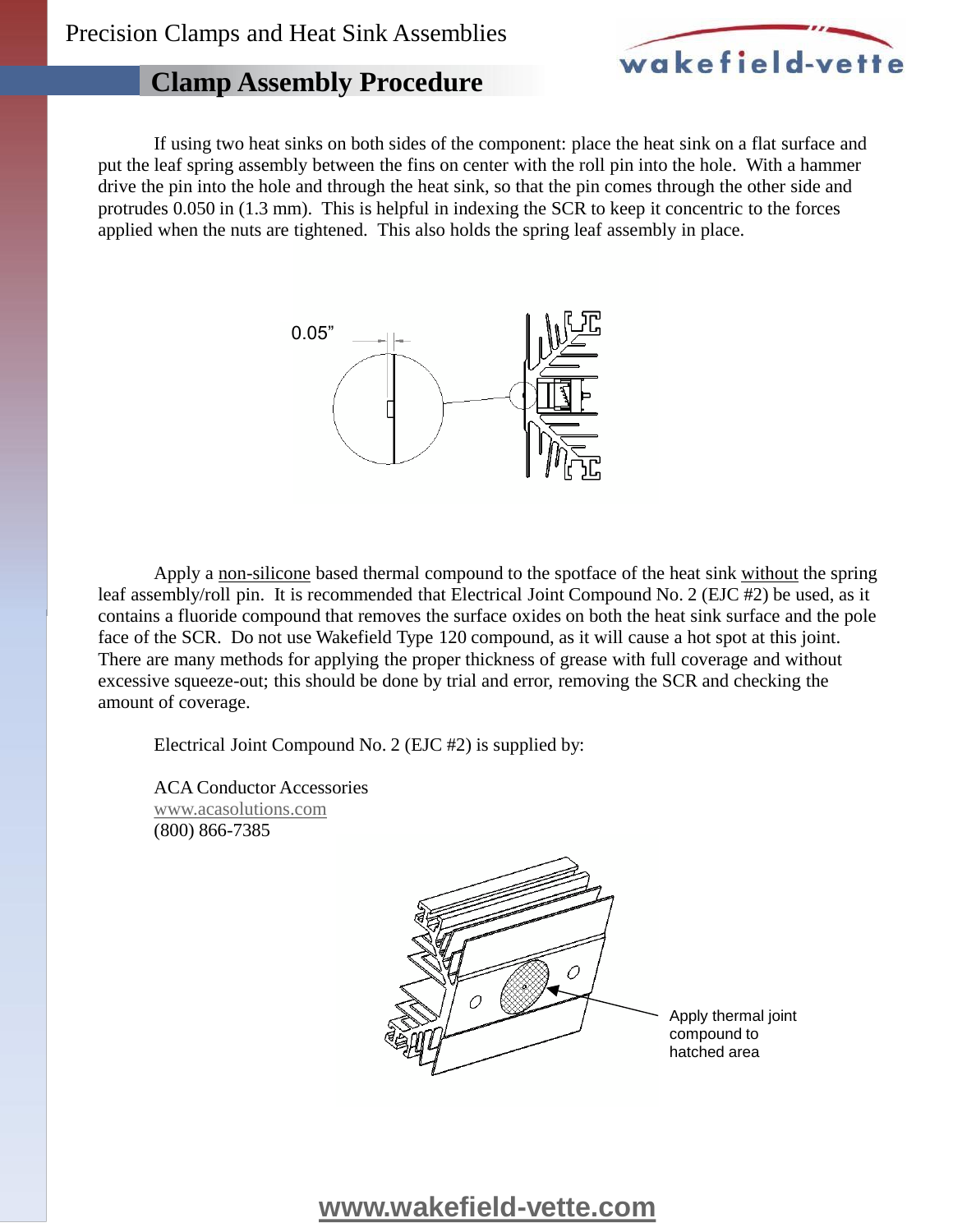

# **Clamp Assembly Procedure**

Apply the thermal compound to the spotface of the heat sink with the spring leaf assembly and place the SCR in position on the spotface, centering the SCR on the roll pin. At this time fit the crossbar studs between the two innermost fins and through the holes of the other heat sink (without the spring leaf assembly). Slowly drop the crossbar studs through the holes in the heat sink with the SCR and spring leaf assembly, making sure that the SCR fits over the spotface on the upper heat sink. Then flip the assembly upside down, supporting the crossbar against the inner surface of the heat sink. Drop the washers over the threaded ends of the studs, and then apply the nuts to the threads and screw on until finger tight.